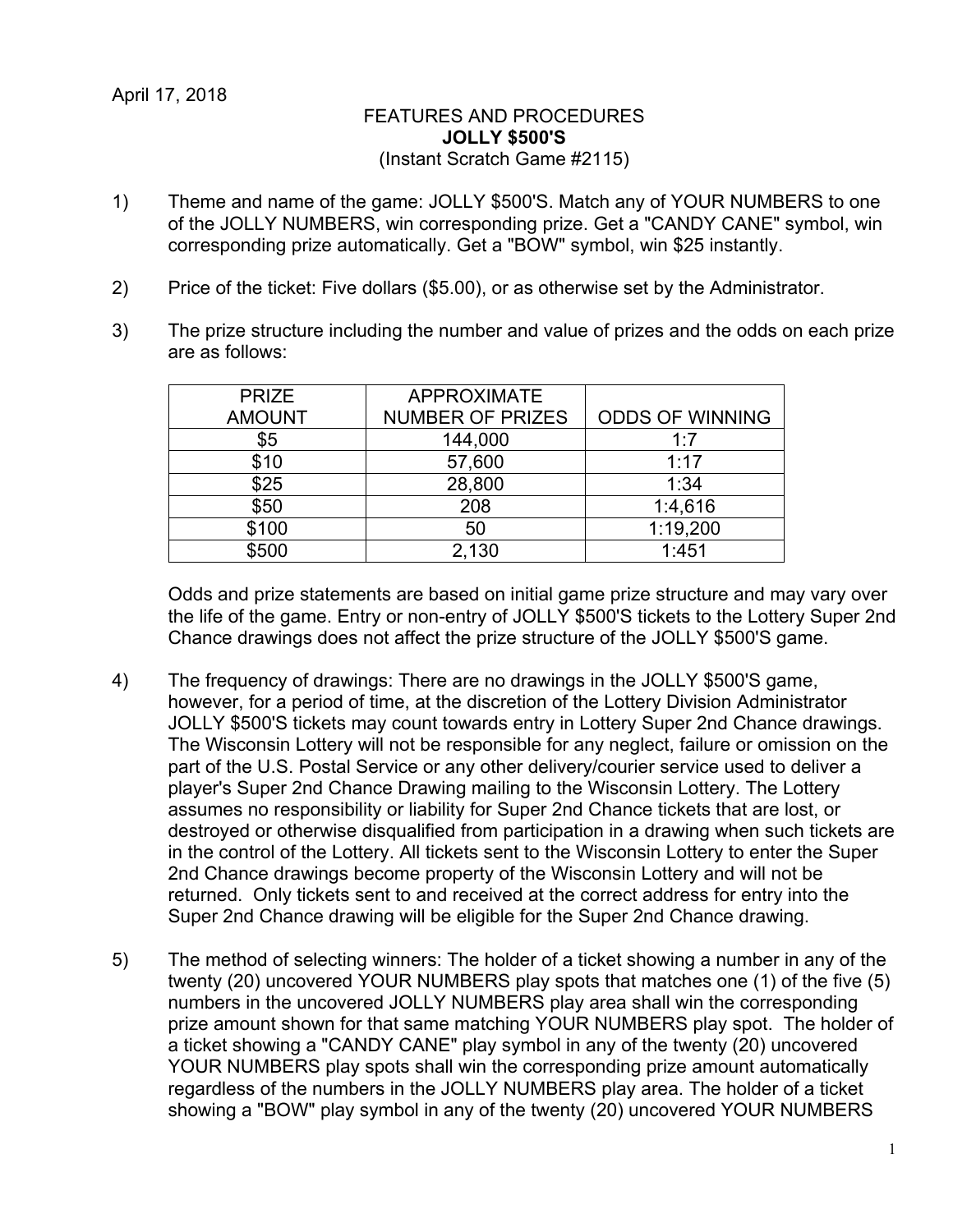play spots shall win twenty-five dollars (\$25) for each "BOW" play symbol automatically regardless of the numbers in the JOLLY NUMBERS play area.

- 6) The method of making payment to winners:
	- A. Submission of the original ticket (not a copy), as provided below, shall be the sole method of claiming a prize.
	- B. Payment of prizes under six hundred dollars (\$600) may be made by presenting the ticket for validation and payment to any Wisconsin Lottery retailer by the claim deadline under 6(G).
	- C. The original winning ticket must be signed by a single human being. For-profit and non-profit entities, trusts, and other non-human beings are not eligible to play or claim a prize in this game. Payment of any prize totaling five hundred thousand, nine hundred ninety-nine dollars (\$500,999) or less may be made by either 1) signing the back of the original winning ticket, completing a Lottery claim form and presenting it in person to any Lottery office for validation and payment by the claim deadline under section 6(G), or 2) by signing the back of the original winning ticket, completing a Lottery claim form and mailing it for validation and payment to Lottery Headquarters in Madison. If claiming a prize by mail, the original winning ticket and Lottery claim form must be mailed to Lottery Headquarters in Madison in a properly addressed envelope with the postage duly prepaid by the claim deadline under section 6(G). Payment of any prize totaling five hundred and one thousand dollars (\$501,000) or more must be made by signing the back of the original winning ticket, completing a Lottery claim form and presenting it in person to the Lottery Headquarters in Madison for validation and payment by the claim deadline under section 6(G). Personal appearance may be waived at the Lottery Division Administrator's sole discretion.
	- D. Tickets are void if stolen, unissued, mutilated, altered, counterfeit, or otherwise fail validation tests. The Lottery at its sole discretion reserves the right to pay any mutilated ticket based upon the facts and circumstances of the particular claim. Such action by the Lottery is final and non-reviewable.
	- E. Tickets are void if misprinted. "Misprinted" means any mistake or difference from the original ticket or game specifications of any kind in the printing, manufacturing, packaging or other processing related to the production or distribution of the ticket caused by the raw materials, processes or handling of the ticket until its ultimate sale to the consumer/player. "Misprinted" includes but is not limited to the tickets being unreadable, misregistered, defective, or multiply printed. Also, "misprinted" includes errors in the computer software, computer hardware, code or programming of the game regardless of whether the errors were imbedded or caused by human action relating to any of the matters mentioned in this paragraph. The Lottery at its sole discretion reserves the right to pay any such "misprinted" ticket based upon the facts and circumstances of the particular claim. Such action by the Lottery is final and non-reviewable.